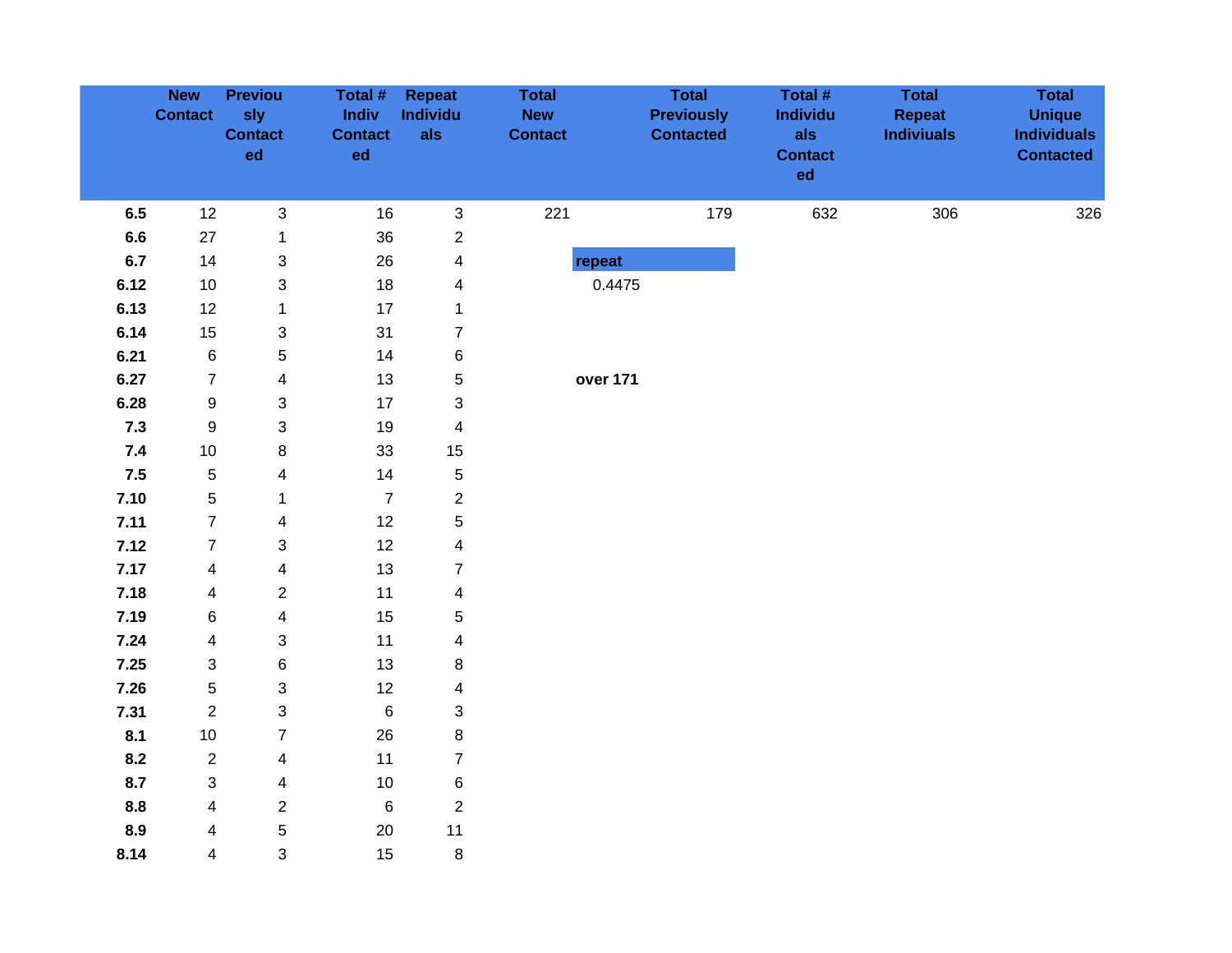| 8.15 | 3 | 9  | 19 | 14 |
|------|---|----|----|----|
| 8.16 | 1 | 19 | 39 | 37 |
| 8.21 | 1 | 8  | 21 | 19 |
| 8.22 | 0 | 13 | 32 | 32 |
| 8.23 | 2 | 15 | 38 | 34 |
| 8.29 | 2 | 1  | 4  | 2  |
| 8.30 | 2 | 15 | 25 | 21 |